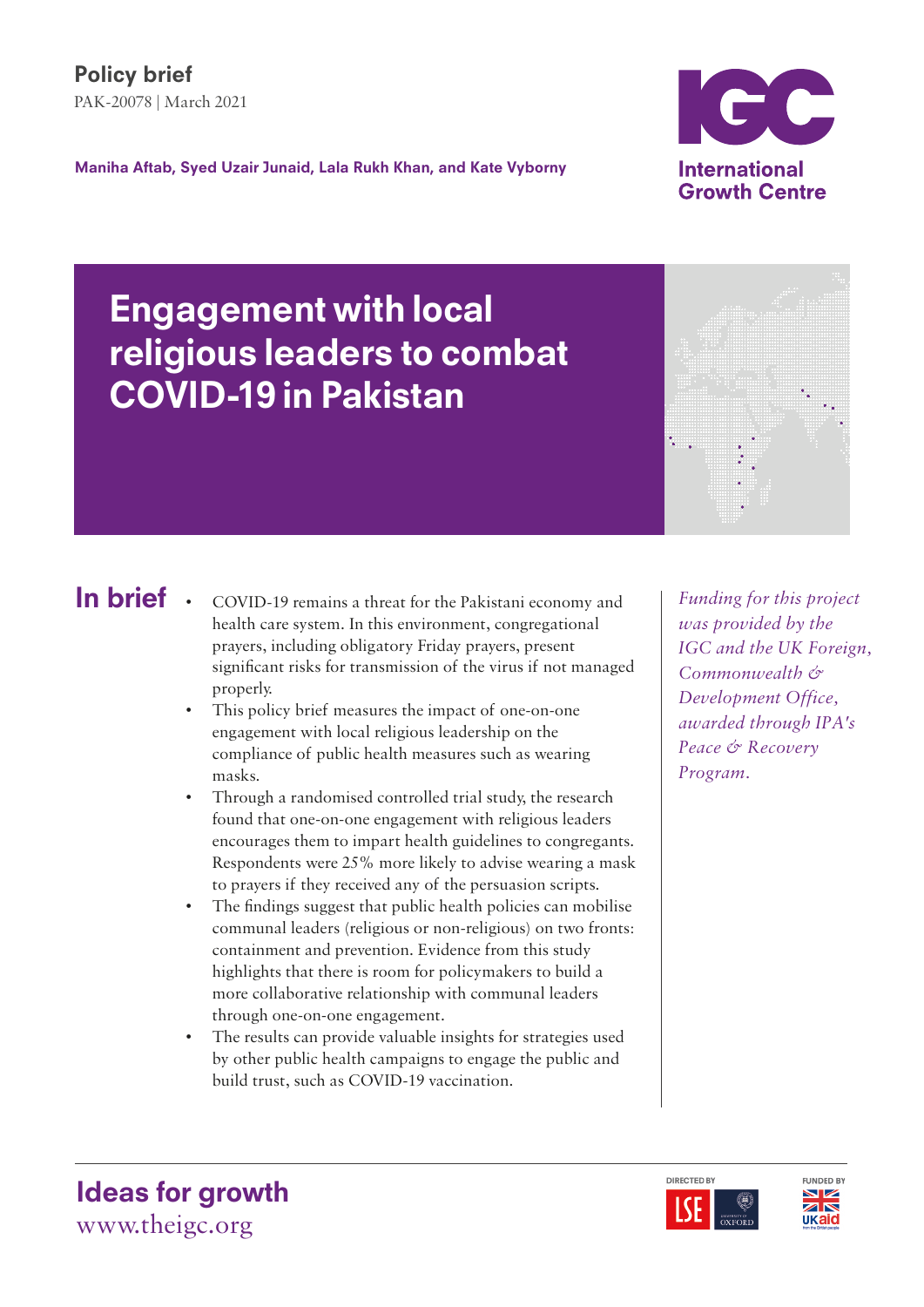#### **Background**

COVID-19 remains an ever-present threat for the Pakistani economy and health care system. Even though cases in Pakistan started to drop after June 2020, the "second wave" of COVID-19 in the winter months has seen <u>a tremendous rise</u> in the number of cases and deaths. While the government has urged the public through mass messaging to wear masks, adopt social distancing and avoid large gatherings, there is increasing evidence that these measures are not being followed.

In this environment, congregational prayers, including the obligatory Friday prayers, present significant risks if not managed properly. [The government has developed a 20-point plan](https://www.dawn.com/news/1550265) for controlling the spread of COVID-19 at mosques in consultation [with the religious clergy; however, there is increasing evidence that](https://www.dawn.com/news/1600074) [plan is not being adhered to. Additionally, there is evidence of a](http://hrcp-web.org/hrcpweb/wp-content/uploads/2020/08/Citizens-Covid19-Government-Pakistans-response-EN.pdf) trust deficit between the citizens and government which could lead to lower citizen compliance with public health measures such as wearing masks.

#### The approach of our study

In response to this crisis, we implemented a randomised controlled trial study to measure the impact of one-on-one engagement with local religious leadership on the compliance of protocols at their mosque. Our messaging was a combination of religious appeal and public health guidelines that were interactive, involving frequent elicitation of the respondents' reactions and agreement, as well as asking them to commit to action. Our study is different from previous strategies of COVID-19 containment as it **does not rely on mass messaging** but rather **focuses on one-on-one engagement with focal community leaders**. It aims to **improve the implementation and communication of the 20-point plan** that was agreed between the government and religious clergy to contain the spread of COVID-19. However, it is not novel in its approach as it is similar to previous interventions like the polio vaccination drive that disseminates knowledge and engages at the community level. Thus, the results from our study can provide valuable insights for strategies used by other public health campaigns to engage the public and build trust, such as polio vaccination and eventually the COVID-19 vaccination.

#### Description of the study

We carried out our experiments over a 3-week period before Eidul-Azha in July 2020. At that time, policymakers feared a spike in the number of infections, similar to the rise in COVID-19 cases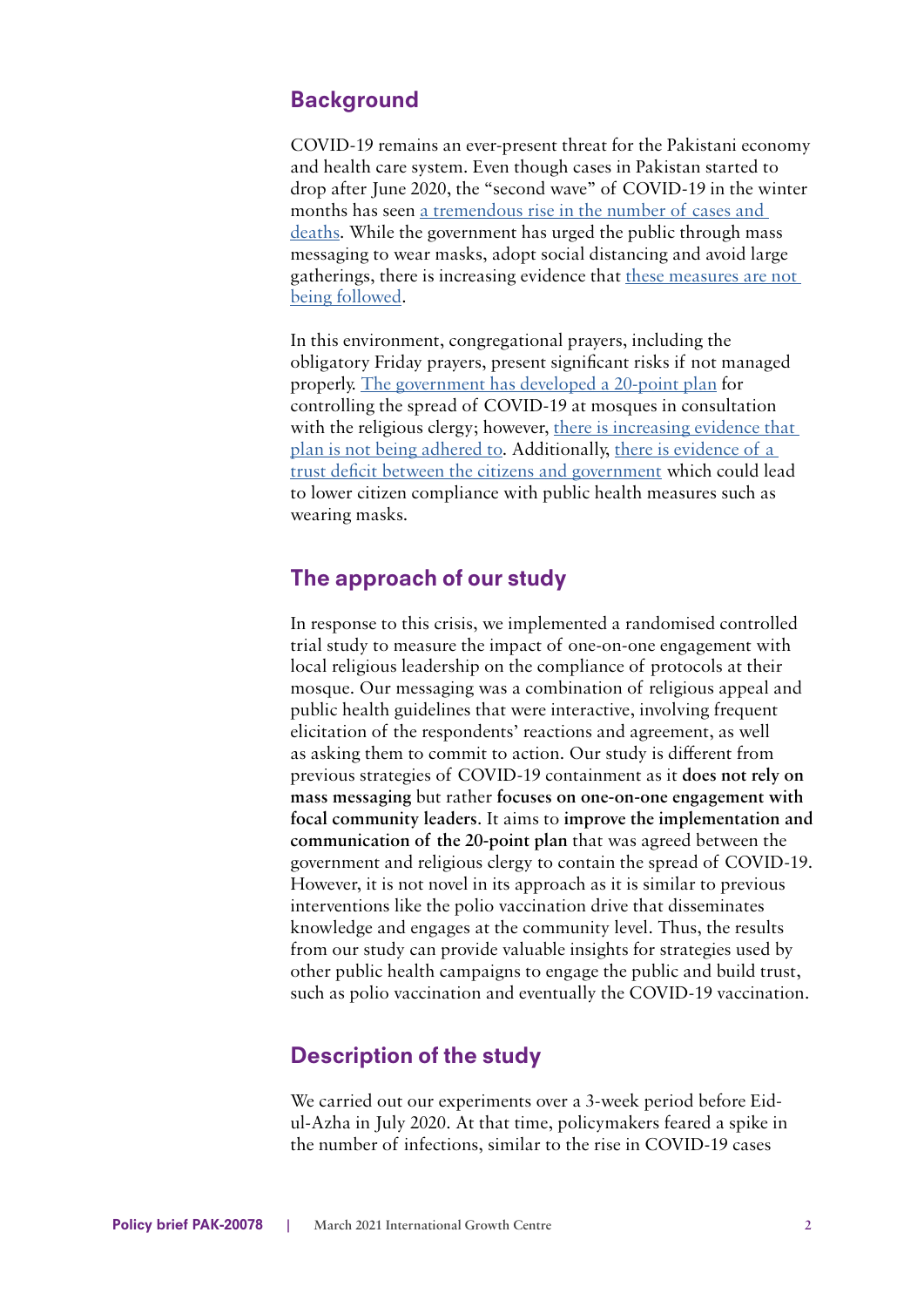observed post Eid-ul-Fitr in May 2020. We drew a random sample of religious community leaders from 19 districts of urban and rural Punjab. All the respondents were randomly divided into three groups based on the persuasion scripts they received: 1) Control, 2) secular persuasion only and 3) secular + religious persuasion.

All three groups received a baseline survey phone call which tested their knowledge of basic COVID-19 facts and steps they are taking to prevent its spread. The calls then ended for the baseline group (group 1) and for the two other groups **(groups 2 & 3)**, the persuasion scripts started right after. Both the groups received interactive messaging highlighting their role as community leaders in curtailing the spread of COVID-19 and protecting vulnerable communities. The secular script also discussed the government directives on the official protocols to be followed in mosques and encouraged them to spread the message through sermons and loudspeakers. **Group 3** received additional scripts that included an appeal to religious authority using a combination of Ahadis, Fatwas and measures taken in mosques by other Muslim countries.

We followed up with the respondents two days before Eid-ul-Azha through a "mystery shopper" call where an enumerator posed himself as a member of the community who inquired about the timings for the Eid prayers, asking for advice on measures to follow when attending them, i.e. if he and his father should wear a mask, bring their own prayer mat and perform ablution at home. The purpose of this call was to gauge the effect of the persuasion scripts by recording actual compliance to measures recommended by the government. This is in contrast to self-reported compliance, where respondents are likely to over-report compliance due to socialdesirability bias. The calls were credible to respondents as many enumerators reported receiving a call back from the Imams with the confirmed prayer timings and only 10% of these mystery shopper calls were marked as suspicious by our enumerators.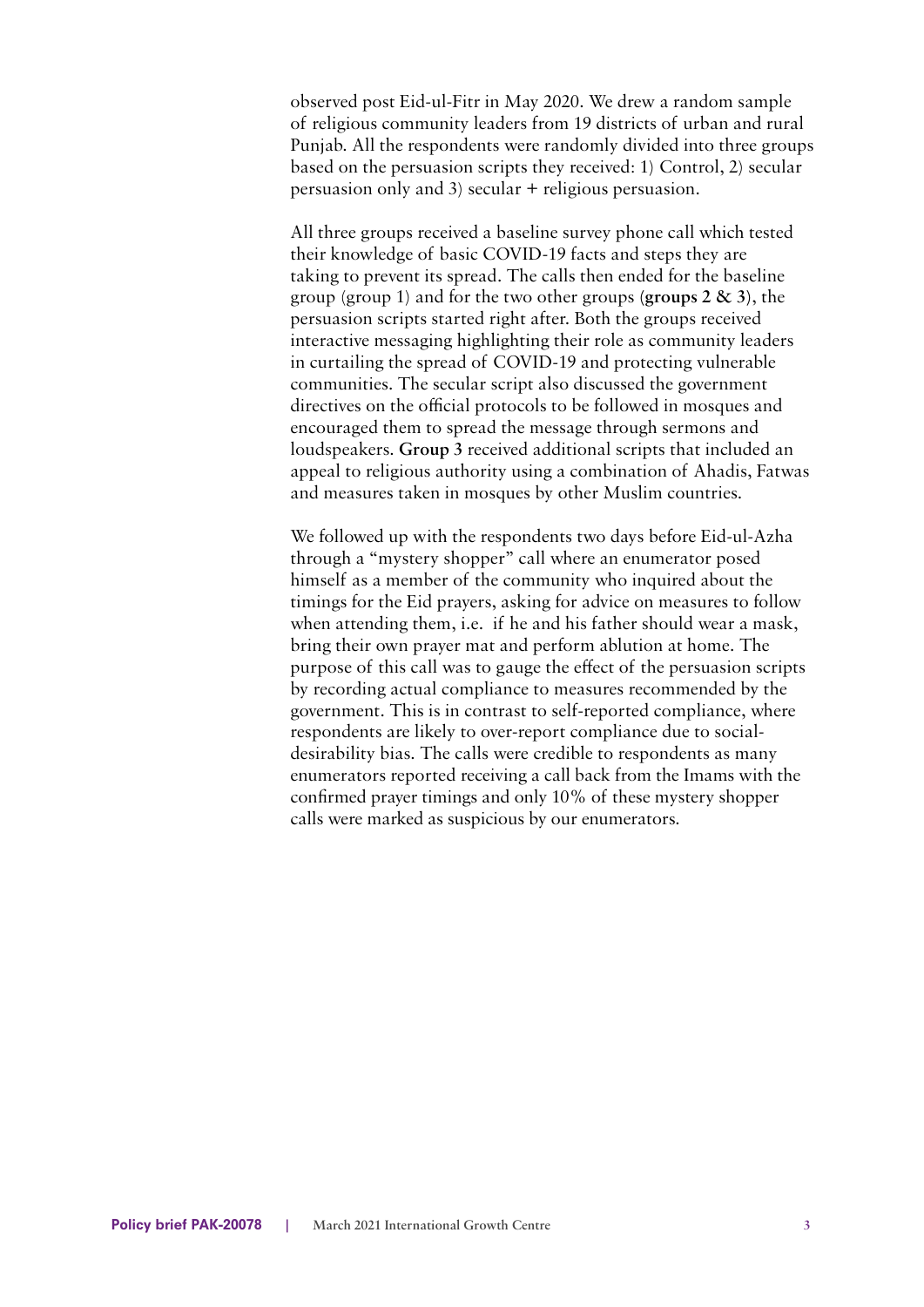

#### Figure 1: Percentage (%) of Imams who recommeded wearing a mask to Eid prayers

This figure shows that dissemination of mask-wearing advice differed by 11 percentage points between respondents who received the persuasion scripts and those that did not. This means that engaging with Imams made them 25% more likely to advise congregants to wear a mask.

### Insights and policy recommendations

- 1. **We find that one-on-one engagement with religious leaders encourages them to impart health guidelines to congregants.**  Respondents are 25% more likely to advise wearing a mask to prayers if they received any of the persuasion scripts. This was despite the fact that most of them were already aware of basic COVID-19 facts. Moreover, engagement with Imams was equally effective with or without explicitly religious content in the scripts. This suggests the key mechanism that made our engagement successful was emphasising the role of Imams as community leaders and reminding them of their responsibility towards their community.
- 2. **Insights from our study can help augment and supplement**  existing efforts by the government to increase compliance with **public health guidelines on COVID-19**. Since the impact of our engagement was unaffected by the inclusion of religious content in the scripts, it can be potentially extended to other types of communal leaders who speak from an impressionable platform. The government should identify such communal leaders and focal players that influence the opinions of people in a community. Evidence from our study suggests that there is room for policymakers to build a more collaborative relationship with such leaders through one-on-one engagement. Such engagement can

*"The governmentshould identify such communal leaders and focal playersthat influence the opinions of people in a community. "*